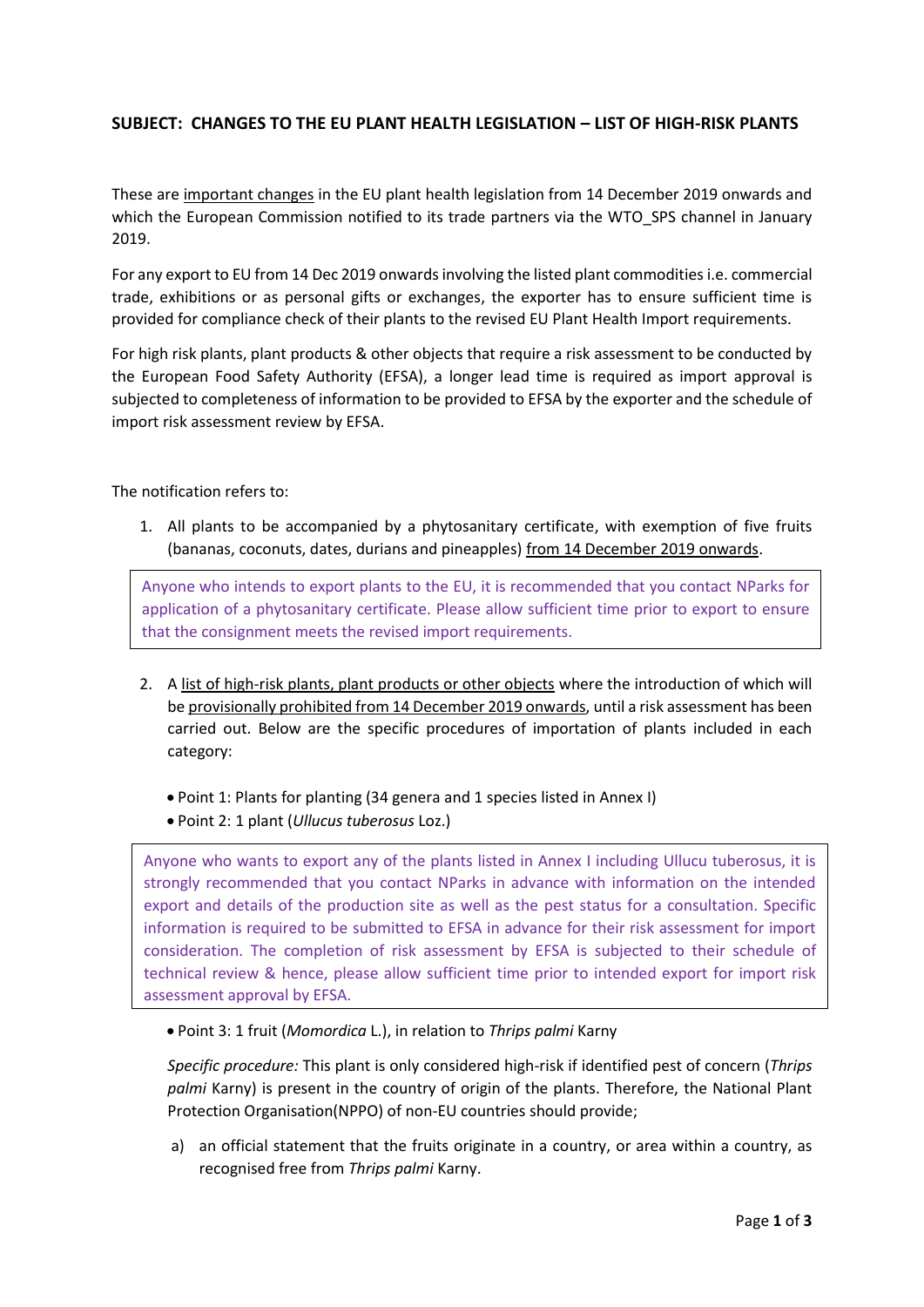As *Thrips palmi* is endemic in Singapore ie. there is currently no area in Singapore declared to be free from *Thrips palmi*, specific measures have to be put in place and verified officially by NParks before any area in Singapore is recognised as free from *Thrips palmi*. Anyone who wants to export *Momordica* fruits into EU will have to apply for a Phytosanitary Certificate for export. But before application, you have to show proof that the fruit has been produced in a site declared free from *Thrips palmi*. For any export to EU, it is recommended that you contact NParks in advance for a consultation.

or

- b) data on phytosanitary mitigation measures, as indicated in section 5 of EFSA Technical Report;
	- b (1) Describe phytosanitary mitigation measures of commodity and their effectiveness.
	- b (2) Indicate phytosanitary regulations and inspection systems.
	- b (3) Describe surveillance and monitoring systems of pests associated with commodity.
	- b (4) Indicate volume, frequencies and seasonal timing planned for export.
	- b (5) Describe post-harvest processes and transport systems, including type of packaging material, size, shipping capacity.

Alternatively, you have to provide the above information to NParks for submission to the European Food Safety Authority (EFSA) for their consideration prior to any export.

Point 4: 1 wood (*Ulmus* L.) in relation to the pest *Saperda tridentate* Olivier.

*Specific procedure:* This plant is only considered high-risk if identified pest of concern (*Saperda tridentate* Olivier) is present in the country of origin of the plants. Therefore, the NPPO of non-EU countries should provide an official statement that the wood originates in a country, or area within a country, as recognised free from *Saperda tridentate* Olivier in accordance with relevant International Standards for Phytosanitary Measures.

There is no area in Singapore recognised as being free from *Saperda tridentate* (Elm borer) i.e for NParks to issue an official statement that the wood originates from Singapore as recognised free from this pest for export to EU. Interested grower & exporter has to contact NParks to request to submit details of a production area in Singapore to be recognised as being free from *Saperda tridentate* prior to any export to EU. Please allow sufficient time for this as a field survey is required to ascertain this status.